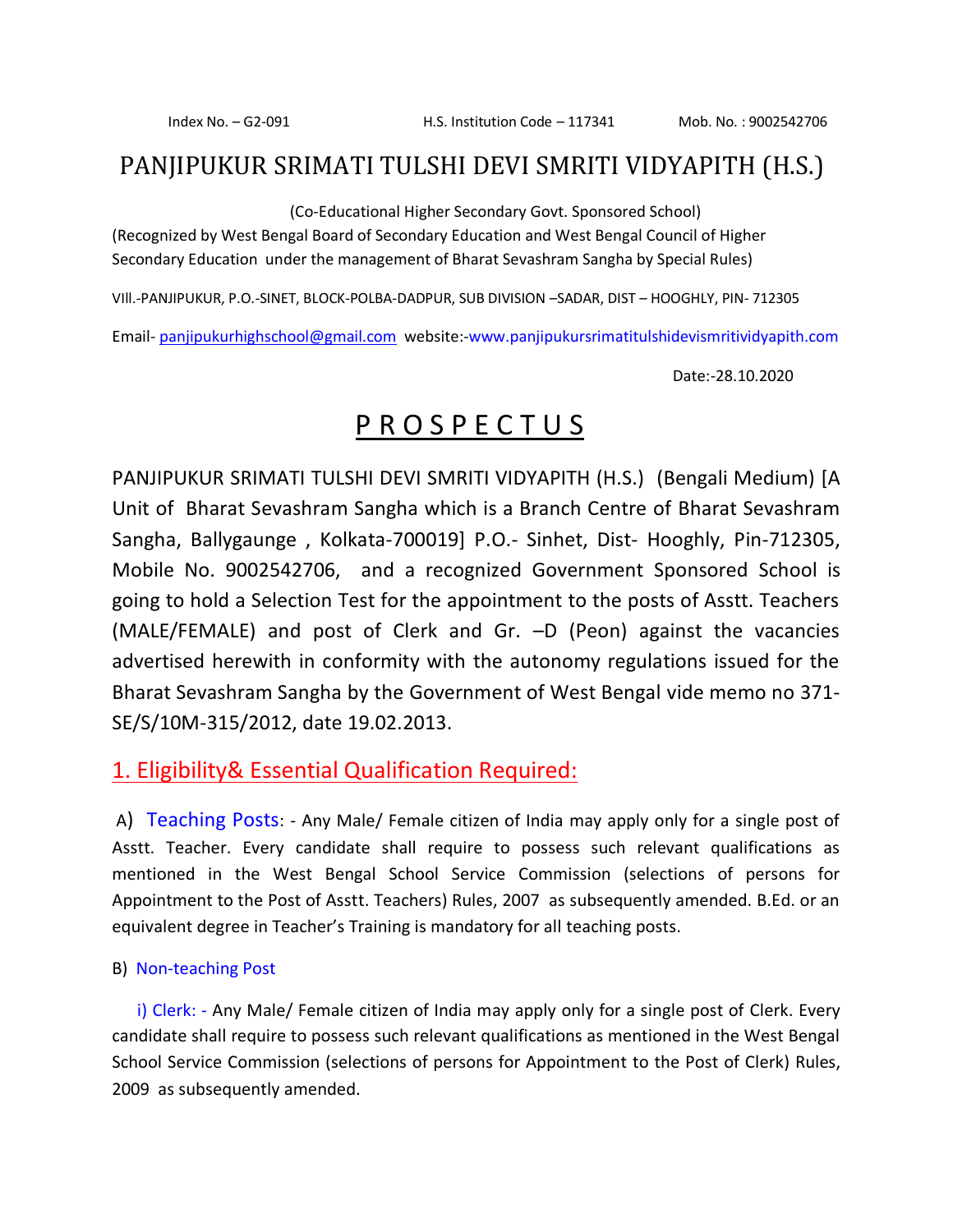ii) Gr.-D (Peon): Any Male/ Female citizen of India may apply only for single post of Gr.-D, Peon. Every candidate shall require to possess such relevant qualifications as mentioned in the West Bengal School Service Commission (selections of persons for Appointment to the Post of Gr. –D (Peon) Rules, 2009 as subsequently amended.

# 2. Age:

A) Teaching Post:-Minimum 20 and Maximum 40 years for General Category. Upper Age limit is relaxable by 5 years for SC/ST, 08 years for Physically Handicapped and 3 years for OBC (both A & B Category).

B) Nont-eaching Post: - Minimum 18 and Maximum 40 years for General Category. Upper Age limit is relaxable by 5 years for SC/ST and Ex- service man, 08 years for Physically Handicapped and 3 years for OBC (both A & B Category).

## 3. Method of Recruitment:

The Recruitment shall be made on the basis of selection (direct recruitment) formalities.

## 4. List of Vacancies:

# A)Assistant Teacher

| SI. | Nature of | Name<br>οf | Group                 | Academic       | Category     |
|-----|-----------|------------|-----------------------|----------------|--------------|
| No. | Vacancy   | the Post   |                       | Qualification  |              |
| 1.  | Permanent | Asstt.     | Social sci. group     | M.A.in         | General (PH) |
|     |           | Teacher    | (History)             | History, (B.Ed |              |
|     |           |            | <b>NORMAL SECTION</b> | must)          |              |
| 2.  | Permanent | Asstt.     | Science<br>and        | in<br>M.Sc.    | S.C.         |
|     |           | Teacher    | Math. Group           | chemistry      |              |
|     |           |            | <b>NORMAL SECTION</b> | (B.Ed. must)   |              |
| 3.  | Permanent | Asstt.     | H.S. SECTION          | M.Sc. in Math. | OBC-A        |
|     |           | Teacher    |                       | (B.Ed. must)   |              |
| 4.  | Permanent | Asstt.     | H.S. SECTION          | in<br>M.A.     | S.T.         |
|     |           | Teacher    |                       | Education      |              |
|     |           |            |                       | (B.Ed. must)   |              |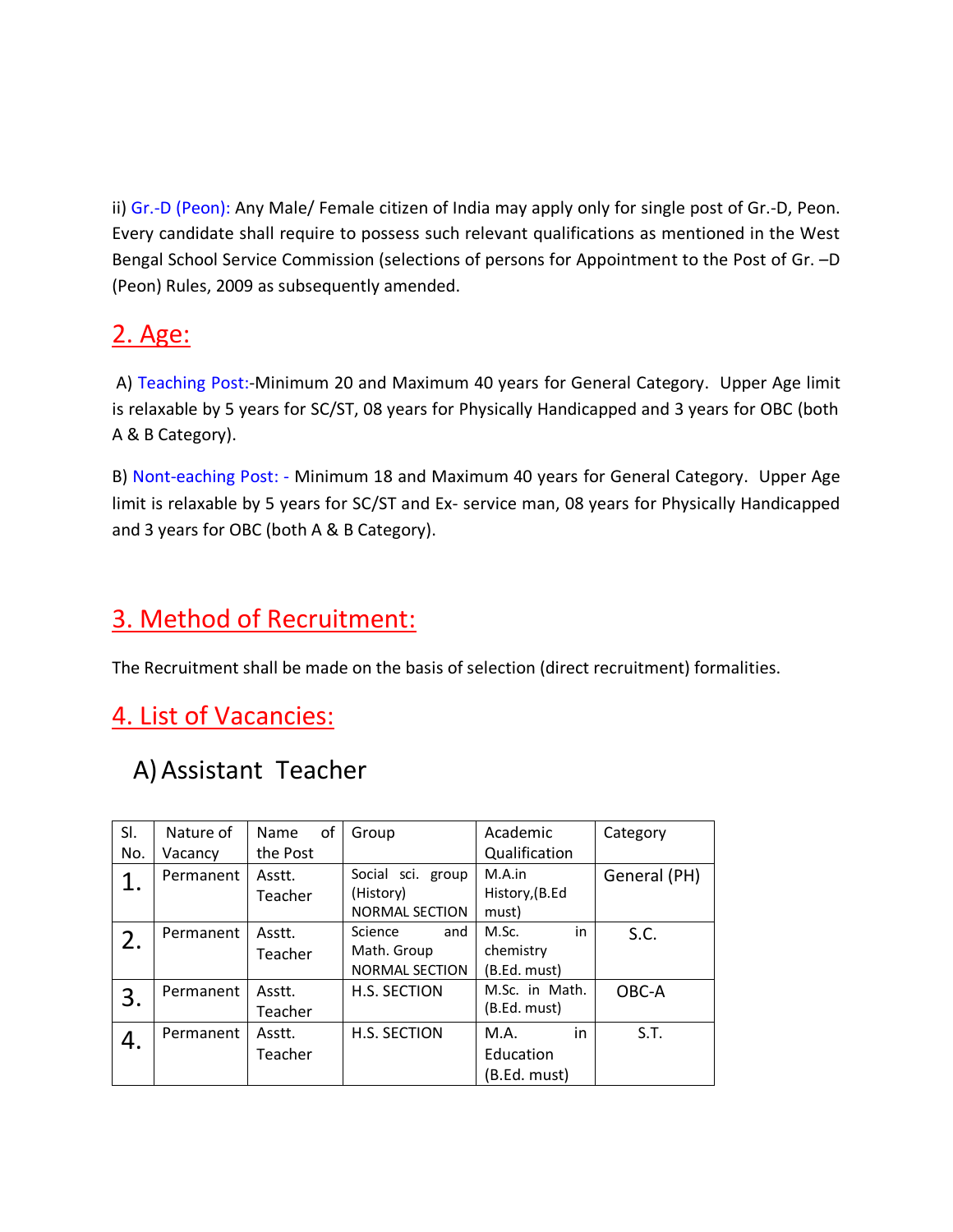# B)Non- teaching ( Gr.-C and Gr.-D)

| Sl. No | of<br>Nature<br>Vacancy | Name of the<br>Post | Academic Qualification                                                                                                                       | Category |
|--------|-------------------------|---------------------|----------------------------------------------------------------------------------------------------------------------------------------------|----------|
|        | Permanent               | Gr.-C, Clerk        | School<br>Passed<br>Final/Madhyamik or its<br>Equivalent, with test of<br>typing<br>by<br>using<br>and<br>computer<br>computer proficiencies | S.C      |
| 2.     | Permanent               | Gr.-D, Peon         | <b>Passed Class-VIII</b>                                                                                                                     | S.C      |
| 3.     | Permanent               | Gr.-D, Peon         | Passed Class-VIII                                                                                                                            | General  |

\*Ability to write and read Bengali fluently is must.

## 5. Salary Structure as per State Govt. rules:

The Asstt. Teacher and non-teaching staff appointed against these vacancies will be entitled to enjoy all the facilities due to teaching staff and non- teaching staff of a Govt. sponsored School (W.B).

## 6. Medium of Instruction in the Institution applied for:

A candidate willing to be selected as an Asstt. Teacher and non –teaching staff in the Panjipukur Smt. Tulshi Devi Smriti Vidyapith must have Bengali as first or second or third language at any of the Secondary or Higher Secondary or at any subsequent higher level of education.

### 7. Question Paper:

For Pass category the medium of question paper will be Bengali only. For PG category the medium of question paper will be either in Bengali or English. For non- teaching category the medium of question paper will be Bengali only. However, candidates are allowed to give their answers either in Bengali or English. There will be both objective and subjective questions. There will be no negative marking.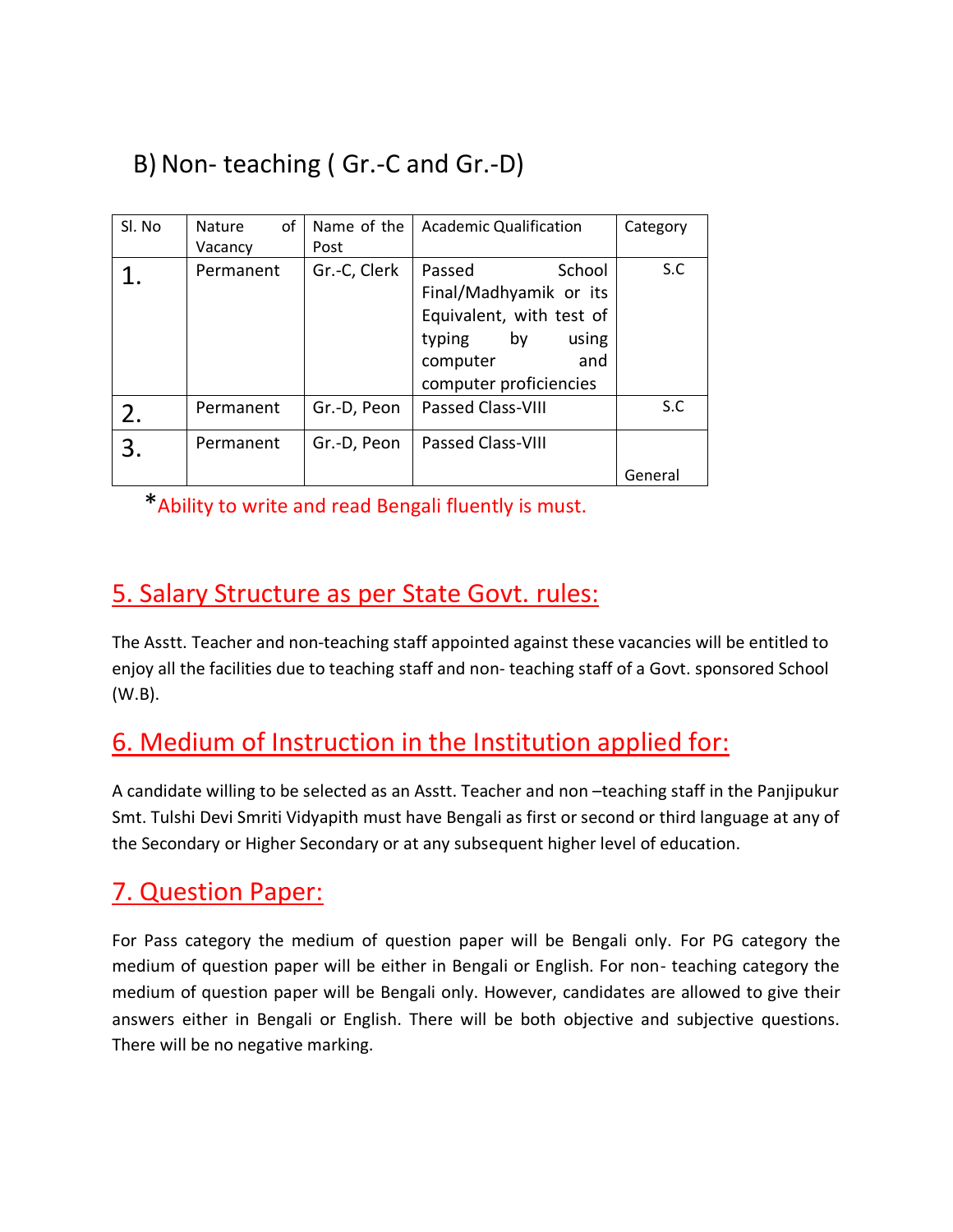## 8. Admit Card:

The Admit Cards for written examination for the post of Asstt. Teacher shall be issued by the Secretary, Panjipukur Smt. Tulshi Devi Smriti Vidyapith. The Admit Card will be sent to the candidates to their e-mail id in due time. Candidates must submit their valid e-mail id in the application form in prescribed place.

### 9. Fees for Examination:

For general candidates and OBC (A &B) (All Posts) the Examination fees is Rs.-500/-. For SC, ST and Physically handicapped candidates (All posts) the Examination fees is Rs.-200/-(not refundable under any circumstances)

A demand draft is drawn in favour of **Hooghly District Central Cooperative Bank Ltd. Harit Branch A/C PANJIPUKUR SMT.T.D.S VIDYAPITH MISC**. Payable at **Kolkata** (Rs. 500/- or Rs. 200/- as per category) should be attached with the application form.

## 10. Syllabus: (Teaching and Non-teaching)

Syllabus for the written examination which will contain two parts, namely

a) Part-I: Containing questions related to the subject for which candidates have applied. For detailed syllabus, visit website:-www.panjipukursrimatitulshidevismritividyapith.com

b) Part-II: Containing questions related to the candidate's aptitude in imparting value-based education and also on the ideals of the Bharat Sevashram Sangha.

### 11. Allotment of Marks:-

### A) Teaching Staff

a) The total marks allotted to the Written Examination shall be fifty five (55) and allotment of marks in two parts of the Written Examination shall be as follows.

- i) In Part -I, marks will be 45
- ii) In Part II, marks will be 10.

b) Academic including Professional qualifications: 35 marks.

c) The marks for the Personality Test shall be 10 (Viva-voce: - 5 marks and Classroom Demonstration: - 5 marks).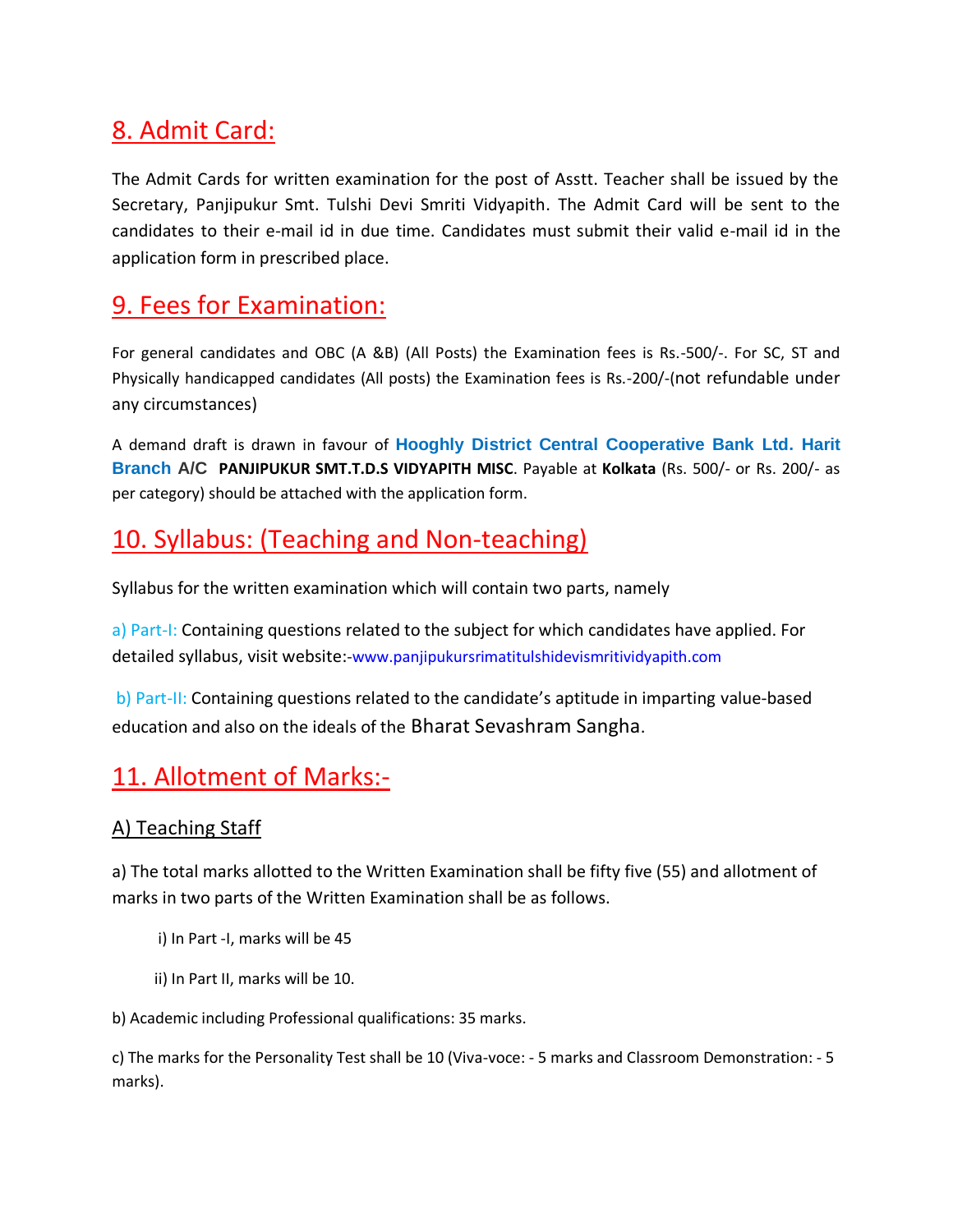Total: 100 Marks.

Note: The marks allotted for academic including professional qualifications shall be such as mentioned in Memo No. 175-SE/JS/13 dated 27.08.2013 as subsequently amended.

#### B) Non-Teaching Staff

#### i) Clerk

a) The total marks allotted to the Written Examination shall be sixty (60) and allotment of marks in two parts of the Written Examination shall be as follows.

- i) In Part -I, marks will be 45
- ii) In Part II, marks will be 15
- b) Academic marks will be 10
- c) Personality test with typing and computer proficiency will be 30

 [Personality test- 05 + typing using computer (English & Bengali) and computer proficiency-25]

Total: 100 Marks.

 Note: Note: The marks allotted for academic including professional qualifications shall be such as mentioned in Memo No. 175-SE/JS/13 dated 27.08.2013 and subsequently amended.

### ii) Group-D (Peon)

a) The total marks allotted to the Written Examination shall be forty five (45) and allotment of marks in two parts of the Written Examination shall be as follows.

i) In Part -I, marks will be 30

ii) In Part II, marks will be 15

b) Personality test will be 05

#### Total: 50 Marks.

 Note: The marks allotted for academic including professional qualifications shall be such as mentioned in Memo No. 175-SE/JS/13 dated 27.08.2013 and subsequently amended.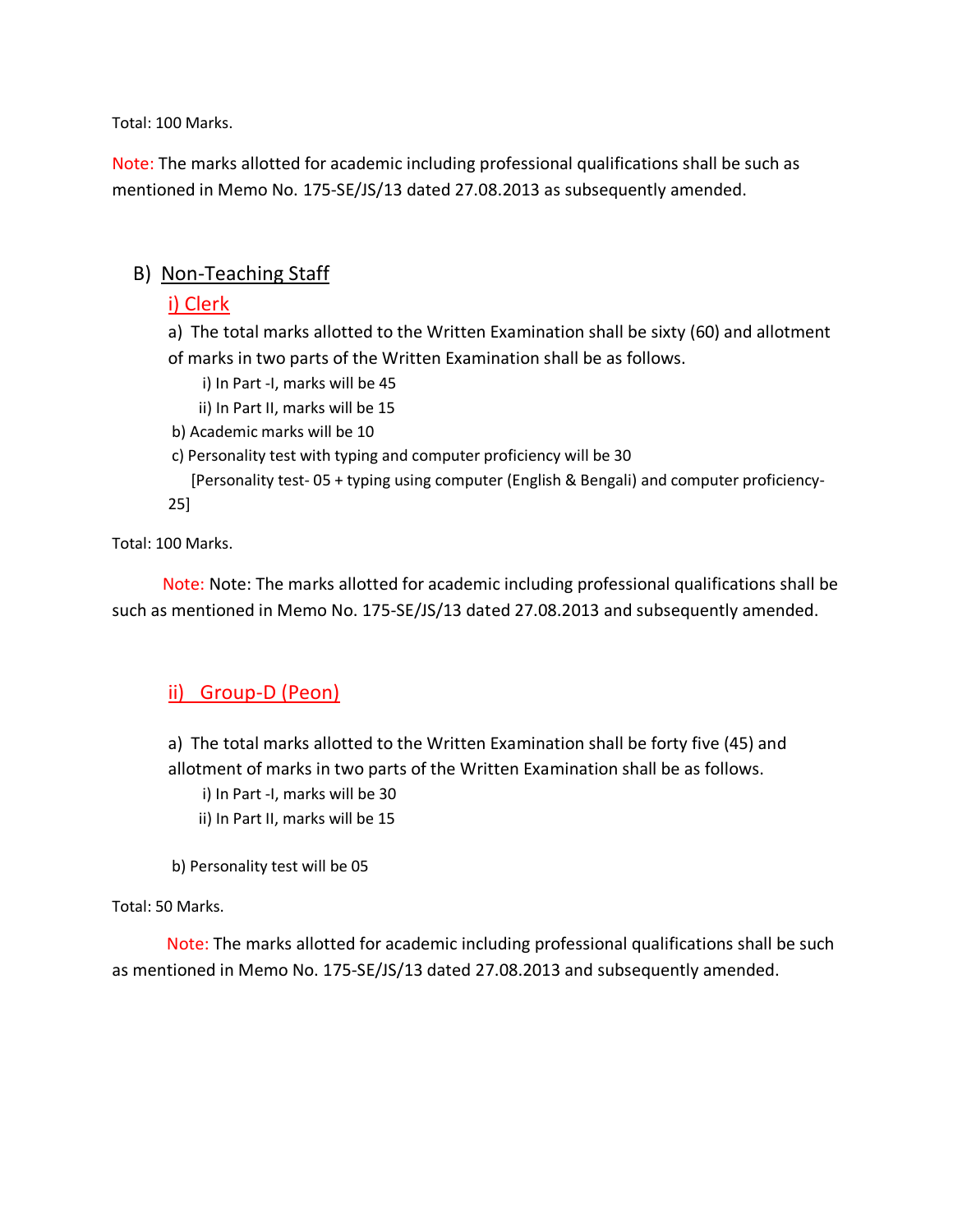# 12. The schedule of Written Test:

The schedule of written test for both teaching and non-teaching posts will be intimated in due time on the School Website <https://www.panjipukursrimatitulshidevismritividyapith.com/>

The applicants are requested to follow the School Website for necessary instruction from time to time.

## 13. Application Procedure:

Application forms are available by Online only. Candidates can download the Application Form from our website- [www.panjipukursrimatitulshidevismritividyapith.com](http://www.panjipukursrimatitulshidevismritividyapith.com/) from 28<sup>th</sup> October, 2020 to 16<sup>th</sup> November 2020 (up to 11:55 p.m.). Submission of filled in Application Form by post only from 28<sup>th</sup> October, 2020 to 19<sup>th</sup> November 2020, excluding Sundays and other holidays at our School Office. Before filling up, please read this prospectus for proper post /vacancy (See Sl. No. 4). Overwriting and use of white ink are strictly prohibited.

## 14. Submission of filled forms:

The duly filled-up application form must be sent along with self- attested photo-copies of all necessary documents/testimonials and two passport size recent photographs. The following documents to be submitted along with the application form:

### A) Teaching posts:

- a) Photo-copy of the Admit Card of Madhyamik Examination or equivalent standard.
- b) Photo-copies of all relevant educational qualifications, mark sheets and certificates.
- c) Photo identity proof. Caste certificate issued by the competent authority, if applicable.

d) Letter of recognition of the B.Ed. course in the relevant academic sessions by the Head of such institution.

- e) Two recent color passport size photographs.
- f) Demand Draft as mentioned earlier.

g) Any applicant who is serving any Govt. post and wants to apply for the post of Asstt. Teacher of our school, must submit the No Objection Certificate (NOC) issued by concerned authority at the time of personality test.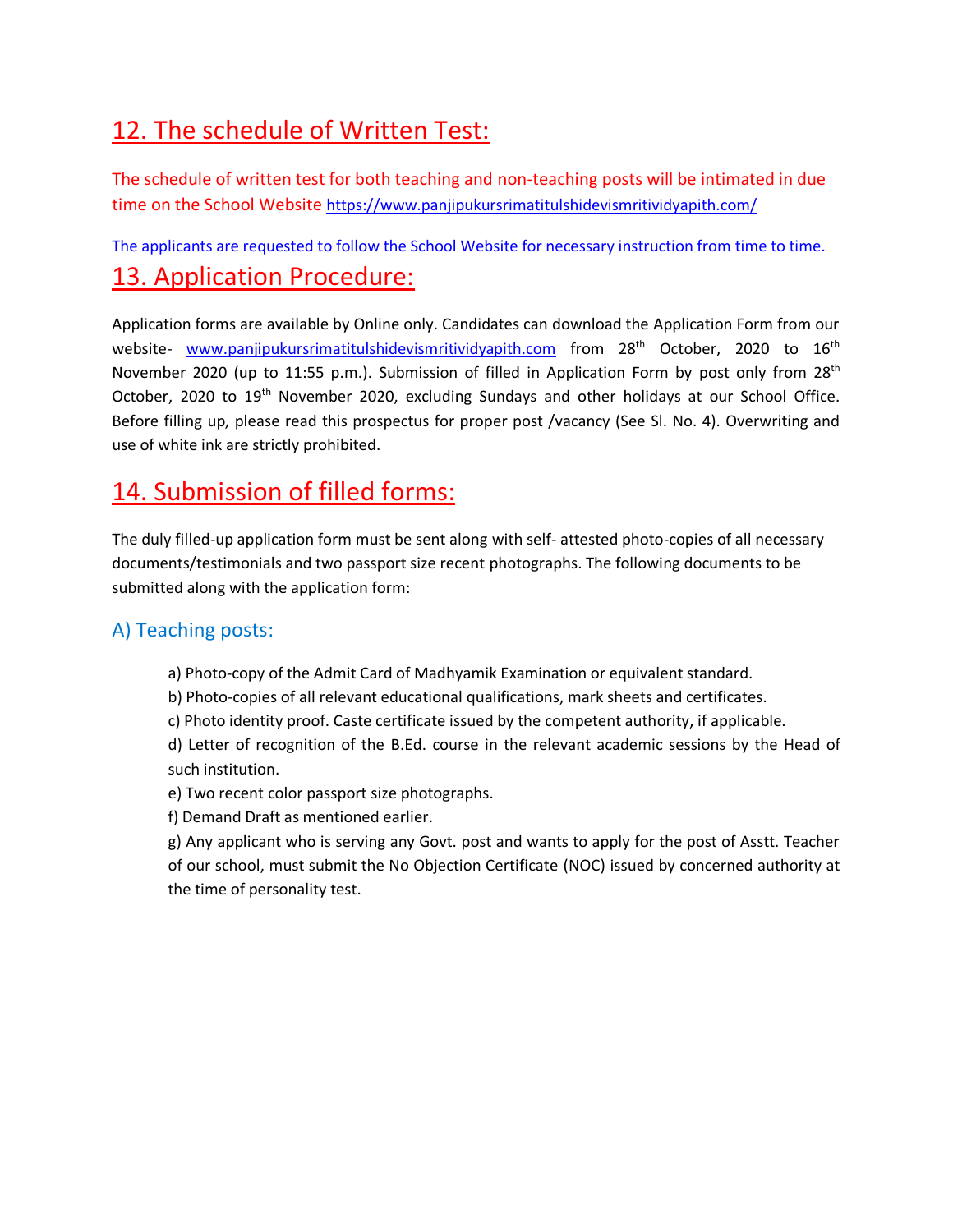#### B) Non-teaching (Clerk):

a) Photo-copy of the Admit Card of Madhyamik Examination or equivalent standard.

b) Photo-copies of all relevant educational qualifications, mark sheets and certificates.

c) Photo identity proof. Caste certificate issued by the competent authority, if applicable.

d) Certificates of computer knowledge from any Govt. recognized computer center.

e) Two recent color passport size photographs.

f) Demand Draft as mentioned earlier.

g) Any applicant who is serving any Govt. post and wants to apply for the post of Clerk of our school, must submit the No Objection Certificate (NOC) issued by concerned authority at the time of personality test.

### C) Non-teaching Group- D (Peon):

a) Photo copy of School certificate regarding Class- VIII passed (mentioning date of birth as age proof) / Photo-copy of the Admit Card of Madhyamik Examination or equivalent standard. b) Photo identity proof. Caste certificate issued by the competent authority, if applicable.

c) Two recent color passport size photographs.

d) Demand Draft as mentioned earlier.

e) Any applicant who is serving any Govt. post and wants to apply for the post of Peon of our school, must submit the No Objection Certificate(NOC) issued by concerned authority at the time of personality test.

### 15. Method of Selection:

### A) Teaching posts

Step I: After receiving the applications, a list of eligible candidates will be given on our website and in School Notice Board approximately one week before the written examination along with the date, time and venue of the written test.

Step II: A shortlist of the candidates will be prepared based on the marks secured in the written examination, plus the marks awarded against his academic and professional qualifications, postwise and category wise. These shortlisted candidates will be called for the Personality Test through a letter sent by 'Registered A/D Post', 'Speed Post' or 'E-mail'.

Step III: The Personality Test will be for 10 marks and includes test on ability of controlling classroom situation and viva-voce.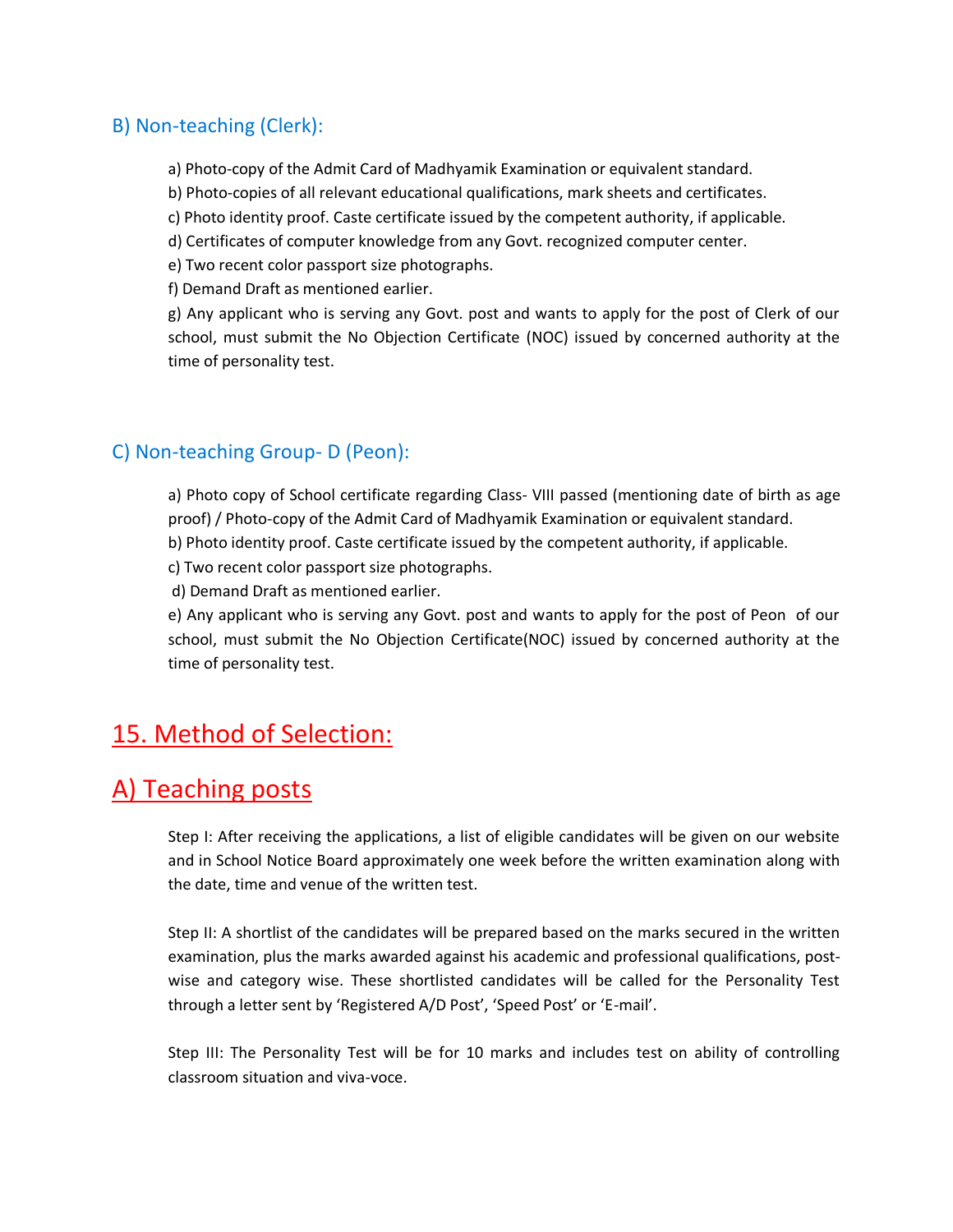Step IV: The final panel prepared by the selection committee will be submitted to the D.I. of Schools (SE) Hooghly MC of the School for approval. After receiving approved panel the Secretary on behalf of Managing Committee of School will issue the appointment letter to the candidate as per preference.

### C) Non-Teaching Posts

### i) Clerk

Step I: After receiving the applications, a list of eligible candidates will be given on our website and in School Notice Board approximately one week before the written examination along with the date, time and venue of the written test.

Step II: A shortlist of the candidates will be prepared based on the marks secured in the written examination, plus the marks awarded against his academic qualification, post-wise and category wise. These shortlisted candidates will be called for the Personality Test through a letter sent by 'Registered A/D Post', 'Speed Post' or 'E-mail'.

Step III: The Personality Test will be for 30 marks with typing and computer proficiency.

Step IV: The final panel prepared by the selection committee will be submitted to the D.I. of Schools (SE) Hooghly MC of the School for approval. After receiving approved panel the Secretary on behalf of Managing Committee of School will issue the appointment letter to the candidate as per preference.

### ii) Gr. D (Peon)

Step I: After receiving the applications, a list of eligible candidates will be given on our website and in School Notice Board approximately one week before the written examination along with the date, time and venue of the written test.

Step II: A shortlist of the candidates will be prepared based on the marks secured in the written examination, post-wise and category wise. These shortlisted candidates will be called for the Personality Test through a letter sent by 'Registered A/D Post', 'Speed Post' or 'E-mail'.

Step III: The Personality Test will be for 05 marks.

Step IV: The final panel prepared by the selection committee will be submitted to the D.I. of Schools (SE) Hooghly by MC of the School for approval. After receiving approved panel the Secretary on behalf of Managing Committee of School will issue the appointment letter to the candidate as per preference.

Note: In case, grand total marks obtained by two or more candidates becomes equal, the preference will be given to the candidate who have scored more marks in written examination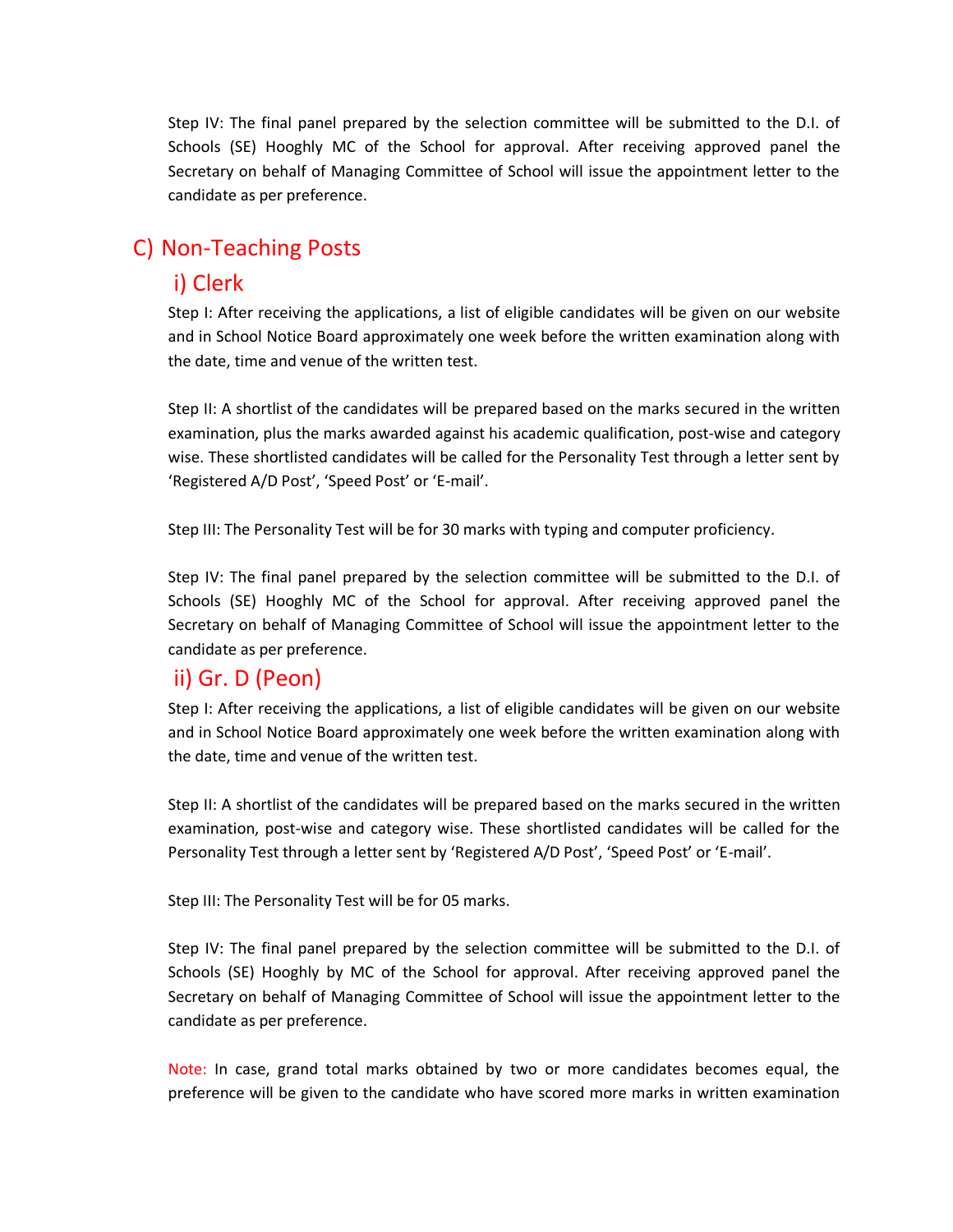first, subsequently on academic qualifications further on the candidate who is having more teaching experience.

### 16. Appointment:

a) The appointment process will be as per the notification 175-SE/JS/13 dated 27.08.2013 clause 16.

b) After receiving the approval of the final Panel from the School Management Committee and the D.I. (SE), Hooghly, the school authority shall issue the appointment letter to the 1st rank holder in the Panel, Post-wise, Category-wise.

### General Information:-

A) Disqualification of the candidates:-

i) No person shall be eligible for selection for appointment to the post of assistant teacher unless he is a citizen of India.

ii) Incomplete application form is liable to be rejected.

# iv) Admit Card shall not be issued for the following ineligibilities:

a) Signature of applicant in capital letters or signature of the applicant in the testimonials not tallying with the signature put in the application form.

b) Signature is missing in any part of the application where it is required.

c) Under age or over age with respect to caste category.

d) Vacancy/Post not advertised.

e) Applicant does not have proper educational qualification.

f) Date of birth missing or age proof certificate not submitted.

- g) Candidate has applied for more than one post or duplicate candidate.
- h) Caste Certificate of other state, caste certificate not from competent authority.
- i) Caste Certificate not submitted, if applied for particular caste category.
- j) Degree not recognized or approved by the UGC (ONLY FOR TEACHING POSTS).